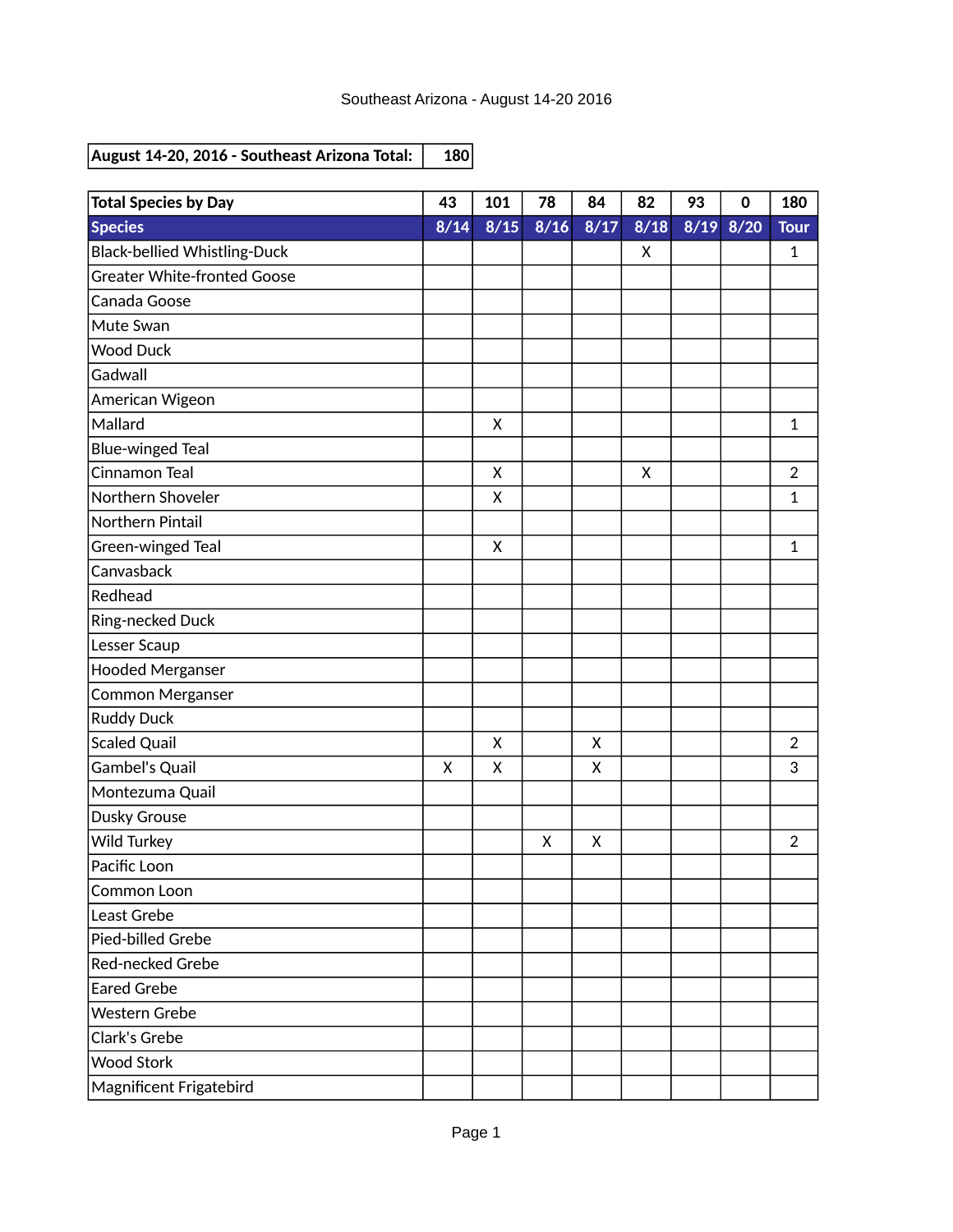| <b>Total Species by Day</b> | 43           | 101  | 78           | 84   | 82   | 93   | $\bf{0}$ | 180            |
|-----------------------------|--------------|------|--------------|------|------|------|----------|----------------|
| <b>Species</b>              | 8/14         | 8/15 | 8/16         | 8/17 | 8/18 | 8/19 | 8/20     | <b>Tour</b>    |
| <b>Blue-footed Booby</b>    |              |      |              |      |      |      |          |                |
| <b>Brown Booby</b>          |              |      |              |      |      |      |          |                |
| Neotropic Cormorant         |              |      |              |      |      |      |          |                |
| Double-crested Cormorant    |              |      |              |      |      |      |          |                |
| American White Pelican      |              |      |              |      |      |      |          |                |
| <b>Brown Pelican</b>        |              |      |              |      |      |      |          |                |
| Least Bittern               |              |      |              |      |      |      |          |                |
| <b>Great Blue Heron</b>     |              |      |              |      | X    |      |          | 1              |
| <b>Great Egret</b>          |              |      |              |      |      |      |          |                |
| Snowy Egret                 |              |      |              |      |      |      |          |                |
| <b>Tricolored Heron</b>     |              |      |              |      |      |      |          |                |
| Reddish Egret               |              |      |              |      |      |      |          |                |
| Cattle Egret                |              |      |              |      |      |      |          |                |
| <b>Green Heron</b>          |              |      |              |      |      |      |          |                |
| Black-crowned Night-Heron   |              |      |              |      |      |      |          |                |
| Yellow-crowned Night-Heron  |              |      |              |      |      |      |          |                |
| White Ibis                  |              |      |              |      |      |      |          |                |
| White-faced Ibis            |              |      |              |      |      |      |          |                |
| Roseate Spoonbill           |              |      |              |      |      |      |          |                |
| <b>Black Vulture</b>        |              |      |              |      | X    |      |          | 1              |
| <b>Turkey Vulture</b>       | $\mathsf{X}$ | X    | $\mathsf{x}$ | X    | X    | X    |          | 6              |
| California Condor           |              |      |              |      |      |      |          |                |
| Osprey                      |              |      |              |      |      |      |          |                |
| <b>White-tailed Kite</b>    |              |      |              |      |      |      |          |                |
| Mississippi Kite            |              |      |              |      |      |      |          |                |
| <b>Bald Eagle</b>           |              |      |              |      |      |      |          |                |
| Northern Harrier            |              | X    |              |      |      |      |          | $\mathbf 1$    |
| Sharp-shinned Hawk          |              |      | X            |      | X    | X    |          | 3              |
| Cooper's Hawk               | X            |      |              | X    |      |      |          | $\overline{2}$ |
| Northern Goshawk            |              |      |              | X    |      |      |          | $\mathbf{1}$   |
| Common Black Hawk           |              |      |              |      |      |      |          |                |
| Harris's Hawk               |              | X    |              |      |      |      |          | $\mathbf{1}$   |
| Gray Hawk                   |              |      |              |      | X    | X    |          | $\overline{2}$ |
| <b>Short-tailed Hawk</b>    |              |      |              |      |      |      |          |                |
| Swainson's Hawk             |              | X    |              | X    |      | X    |          | 3              |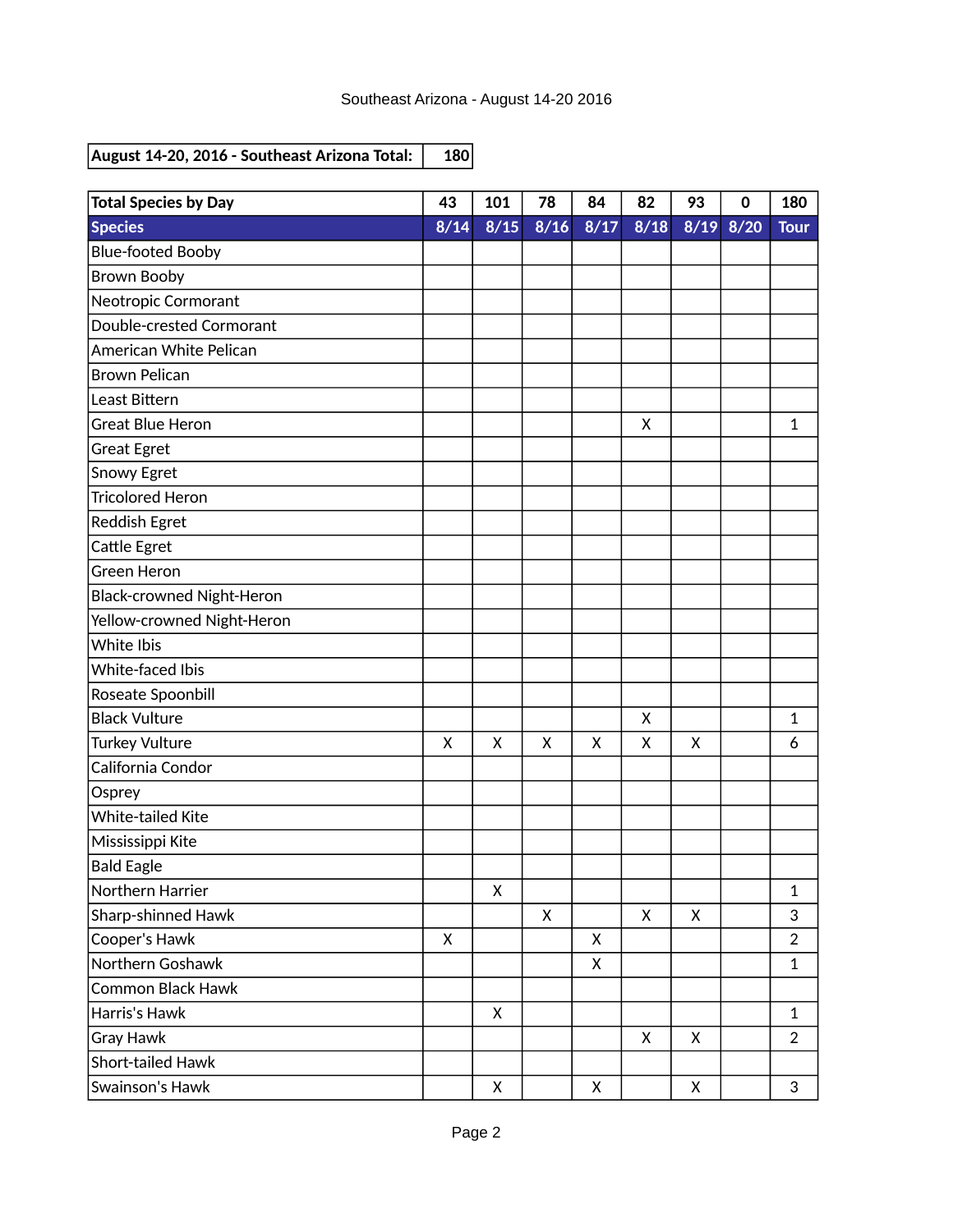| <b>Total Species by Day</b> | 43   | 101          | 78   | 84   | 82   | 93   | $\mathbf 0$ | 180          |
|-----------------------------|------|--------------|------|------|------|------|-------------|--------------|
| <b>Species</b>              | 8/14 | 8/15         | 8/16 | 8/17 | 8/18 | 8/19 | 8/20        | <b>Tour</b>  |
| Zone-tailed Hawk            |      | X            | X    |      |      | X    |             | 3            |
| <b>Red-tailed Hawk</b>      |      | X            | X    | X    |      | X    |             | 4            |
| Ferruginous Hawk            |      |              |      |      |      |      |             |              |
| <b>Golden Eagle</b>         |      |              |      |      |      |      |             |              |
| Virginia Rail               |      |              |      |      |      |      |             |              |
| Sora                        |      |              |      |      |      |      |             |              |
| <b>Common Gallinule</b>     |      |              |      |      |      |      |             |              |
| American Coot               |      |              |      |      |      |      |             |              |
| <b>Black-necked Stilt</b>   |      | X            |      |      |      |      |             | 1            |
| American Avocet             |      | X            |      |      |      |      |             | $\mathbf{1}$ |
| <b>Black-bellied Plover</b> |      |              |      |      |      |      |             |              |
| <b>Snowy Plover</b>         |      |              |      |      |      |      |             |              |
| Semipalmated Plover         |      | X            |      |      |      |      |             | 1            |
| Killdeer                    |      | X            |      |      |      |      |             | 1            |
| <b>Mountain Plover</b>      |      |              |      |      |      |      |             |              |
| Northern Jacana             |      |              |      |      |      |      |             |              |
| Spotted Sandpiper           |      |              |      |      |      |      |             |              |
| Solitary Sandpiper          |      |              |      |      |      |      |             |              |
| <b>Greater Yellowlegs</b>   |      | X            |      |      |      |      |             | 1            |
| Willet                      |      |              |      |      |      |      |             |              |
| Lesser Yellowlegs           |      | X            |      |      |      |      |             | 1            |
| <b>Upland Sandpiper</b>     |      |              |      |      |      |      |             |              |
| Whimbrel                    |      |              |      |      |      |      |             |              |
| Long-billed Curlew          |      | X            |      |      |      |      |             | 1            |
| <b>Marbled Godwit</b>       |      |              |      |      |      |      |             |              |
| Stilt Sandpiper             |      | X            |      |      |      |      |             | 1            |
| Sanderling                  |      |              |      |      |      |      |             |              |
| Dunlin                      |      |              |      |      |      |      |             |              |
| <b>Baird's Sandpiper</b>    |      | $\mathsf{X}$ |      |      |      |      |             | $\mathbf{1}$ |
| Least Sandpiper             |      | X            |      |      |      |      |             | $\mathbf{1}$ |
| Pectoral Sandpiper          |      | X            |      |      |      |      |             | $\mathbf{1}$ |
| Semipalmated Sandpiper      |      |              |      |      |      |      |             |              |
| Western Sandpiper           |      | $\mathsf{X}$ |      |      |      |      |             | $\mathbf{1}$ |
| Short-billed Dowitcher      |      |              |      |      |      |      |             |              |
| Long-billed Dowitcher       |      | X            |      |      |      |      |             | $\mathbf{1}$ |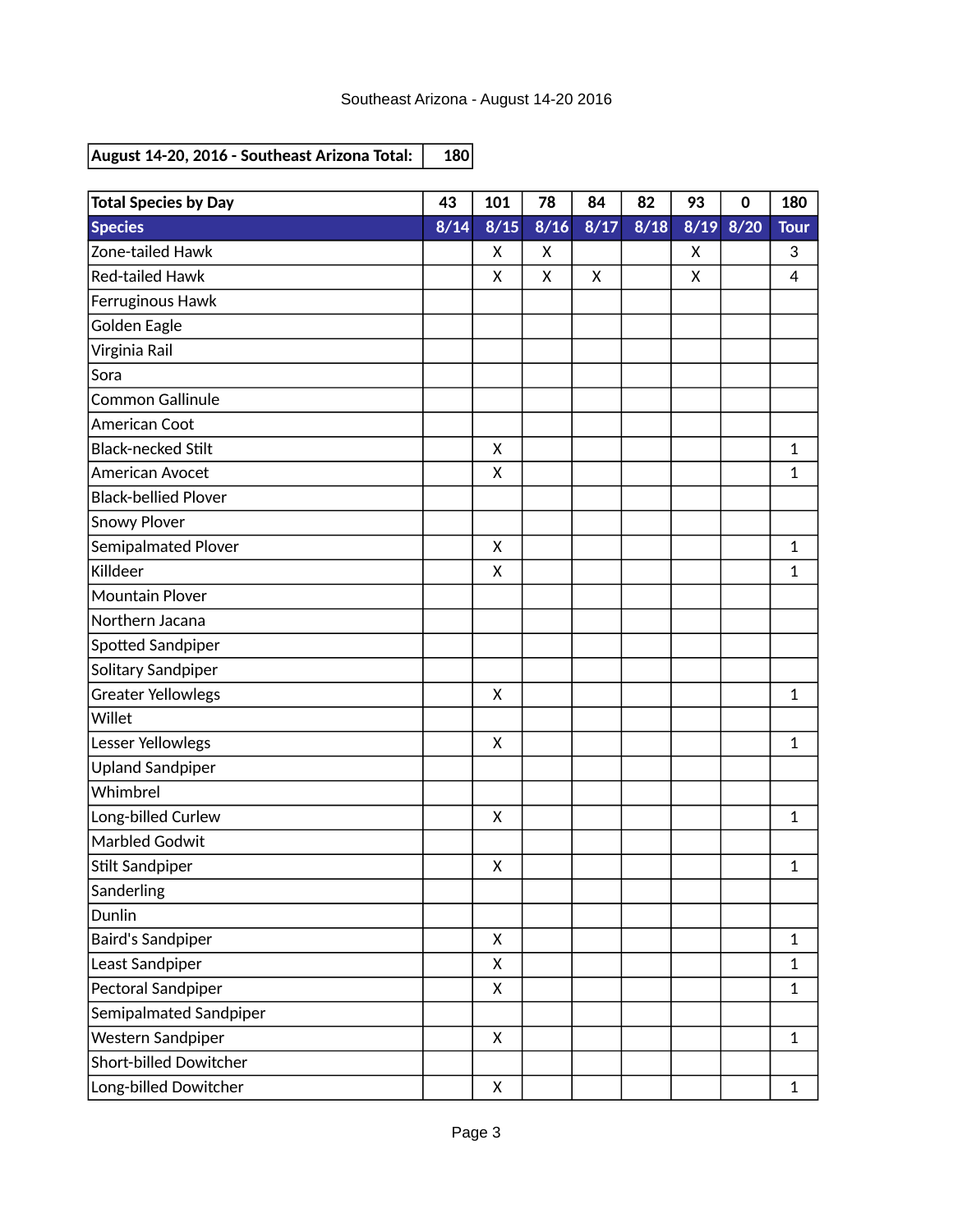| <b>Total Species by Day</b>   | 43           | 101  | 78                        | 84   | 82             | 93   | $\mathbf 0$ | 180            |
|-------------------------------|--------------|------|---------------------------|------|----------------|------|-------------|----------------|
| <b>Species</b>                | 8/14         | 8/15 | $\frac{8}{16}$            | 8/17 | $\frac{8}{18}$ | 8/19 | 8/20        | <b>Tour</b>    |
| <b>Wilson's Snipe</b>         |              |      |                           |      |                |      |             |                |
| Wilson's Phalarope            |              | X    |                           |      |                |      |             | 1              |
| Red-necked Phalarope          |              | X    |                           |      |                |      |             | 1              |
| <b>Bonaparte's Gull</b>       |              |      |                           |      |                |      |             |                |
| Laughing Gull                 |              |      |                           |      |                |      |             |                |
| Franklin's Gull               |              |      |                           |      |                |      |             |                |
| Ring-billed Gull              |              |      |                           |      |                |      |             |                |
| California Gull               |              |      |                           |      |                |      |             |                |
| Least Tern                    |              |      |                           |      |                |      |             |                |
| Caspian Tern                  |              |      |                           |      |                |      |             |                |
| <b>Black Tern</b>             |              |      |                           |      |                |      |             |                |
| Common Tern                   |              |      |                           |      |                |      |             |                |
| Forster's Tern                |              |      |                           |      |                |      |             |                |
| Rock Pigeon                   | X            | X    |                           | X    | X              | X    |             | 5              |
| <b>Band-tailed Pigeon</b>     |              |      | X                         |      |                |      |             | $\mathbf 1$    |
| <b>Eurasian Collared-Dove</b> | X            | X    | X                         | X    | Χ              | Χ    |             | 6              |
| Inca Dove                     |              |      | X                         | Χ    | Χ              | X    |             | 4              |
| <b>Common Ground-Dove</b>     |              |      |                           |      | X              | X    |             | $\overline{2}$ |
| Ruddy Ground-Dove             |              |      |                           |      |                |      |             |                |
| White-winged Dove             | $\mathsf{x}$ | X    | X                         | X    | X              | X    |             | 6              |
| <b>Mourning Dove</b>          | X            | X    | X                         | X    | X              | X    |             | 6              |
| Yellow-billed Cuckoo          |              |      |                           |      | X              | Χ    |             | $\overline{2}$ |
| <b>Greater Roadrunner</b>     | X            | X    |                           | X    |                | X    |             | 4              |
| <b>Barn Owl</b>               |              |      |                           |      |                |      |             |                |
| Flammulated Owl               |              |      |                           |      |                |      |             |                |
| Western Screech-Owl           |              | X    | $\boldsymbol{\mathsf{X}}$ | X    |                |      |             | 3              |
| Whiskered Screech-Owl         |              |      |                           |      |                |      |             |                |
| <b>Great Horned Owl</b>       |              |      |                           |      |                |      |             |                |
| Northern Pygmy-Owl            |              |      | X                         | X    |                |      |             | $\overline{2}$ |
| Ferruginous Pygmy-Owl         |              |      |                           |      |                |      |             |                |
| Elf Owl                       |              |      |                           |      |                |      |             |                |
| <b>Burrowing Owl</b>          |              |      |                           |      |                |      |             |                |
| Spotted Owl                   |              |      |                           |      |                |      |             |                |
| Long-eared Owl                |              |      |                           |      |                |      |             |                |
| Lesser Nighthawk              | X            |      |                           |      |                |      |             | $\mathbf{1}$   |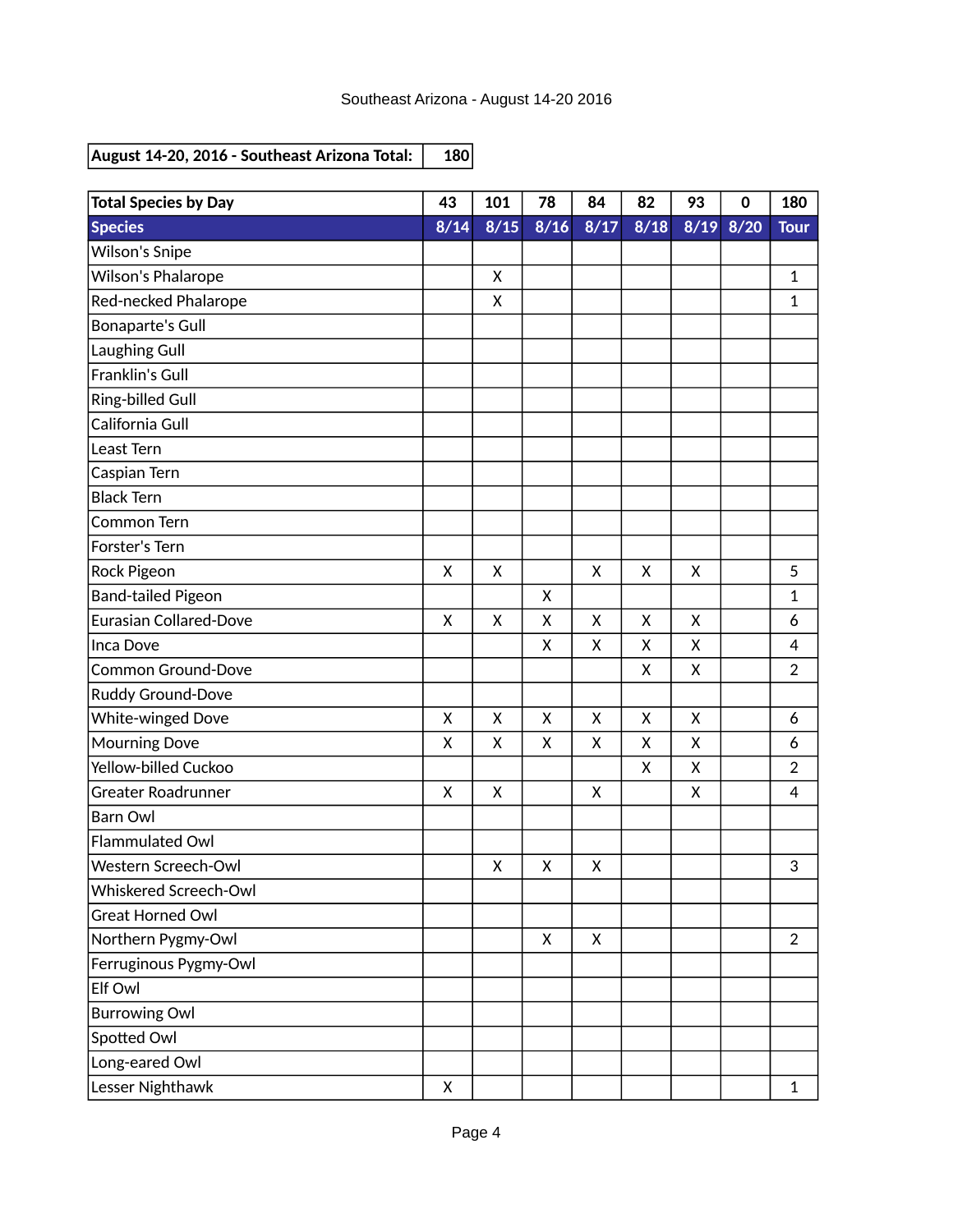| <b>Total Species by Day</b>      | 43   | 101  | 78                        | 84   | 82   | 93   | $\mathbf 0$ | 180            |
|----------------------------------|------|------|---------------------------|------|------|------|-------------|----------------|
| <b>Species</b>                   | 8/14 | 8/15 | 8/16                      | 8/17 | 8/18 | 8/19 | 8/20        | <b>Tour</b>    |
| <b>Common Nighthawk</b>          |      |      |                           |      |      |      |             |                |
| <b>Common Poorwill</b>           |      | X    |                           |      |      |      |             | 1              |
| <b>Buff-collared Nightjar</b>    |      |      |                           |      |      |      |             |                |
| Mexican Whip-poor-will           |      |      |                           |      |      |      |             |                |
| White-throated Swift             |      |      | X                         |      |      |      |             | 1              |
| Magnificent Hummingbird          |      | X    | X                         | X    | Χ    |      |             | 4              |
| Plain-capped Starthroat          |      |      |                           |      |      |      |             |                |
| <b>Blue-throated Hummingbird</b> |      |      | X                         |      |      | X    |             | $\overline{2}$ |
| Lucifer Hummingbird              |      |      |                           | X    |      |      |             | 1              |
| <b>Black-chinned Hummingbird</b> | X    | X    | X                         | Χ    | Χ    | X    |             | 6              |
| Anna's Hummingbird               |      | X    |                           | X    | Χ    | Χ    |             | 4              |
| Costa's Hummingbird              |      |      |                           | Χ    |      |      |             | 1              |
| <b>Broad-tailed Hummingbird</b>  |      | X    | X                         | X    | X    | X    |             | 5              |
| <b>Rufous Hummingbird</b>        |      | X    | X                         | X    | Χ    | Χ    |             | 5              |
| Allen's Hummingbird              |      |      |                           |      |      |      |             |                |
| Calliope Hummingbird             |      | X    | X                         | X    |      |      |             | 3              |
| Broad-billed Hummingbird         | X    | X    | X                         | X    | X    | X    |             | 6              |
| Berylline Hummingbird            |      |      |                           |      |      |      |             |                |
| Violet-crowned Hummingbird       |      | X    |                           |      | X    | X    |             | 3              |
| White-eared Hummingbird          |      |      |                           |      |      |      |             |                |
| Elegant Trogon                   |      |      |                           |      |      | X    |             | 1              |
| <b>Eared Quetzal</b>             |      |      |                           |      |      |      |             |                |
| <b>Belted Kingfisher</b>         |      |      |                           |      |      |      |             |                |
| Green Kingfisher                 |      |      |                           |      |      |      |             |                |
| Lewis's Woodpecker               |      |      |                           |      |      |      |             |                |
| Acorn Woodpecker                 |      | X    | $\boldsymbol{\mathsf{X}}$ | X    | X    | X    |             | 5              |
| Gila Woodpecker                  | Χ    |      |                           | X    | Χ    | Χ    |             | 4              |
| Williamson's Sapsucker           |      |      |                           |      |      |      |             |                |
| Red-naped Sapsucker              |      |      |                           |      |      |      |             |                |
| Ladder-backed Woodpecker         |      |      | X                         | X    | X    | X    |             | 4              |
| Downy Woodpecker                 |      |      |                           |      |      |      |             |                |
| Hairy Woodpecker                 |      |      | X                         |      |      |      |             | $\mathbf{1}$   |
| Arizona Woodpecker               |      | X    | X                         |      |      | X    |             | 3              |
| American Three-toed Woodpecker   |      |      |                           |      |      |      |             |                |
| Northern Flicker                 |      |      | X                         | X    | X    | X    |             | 4              |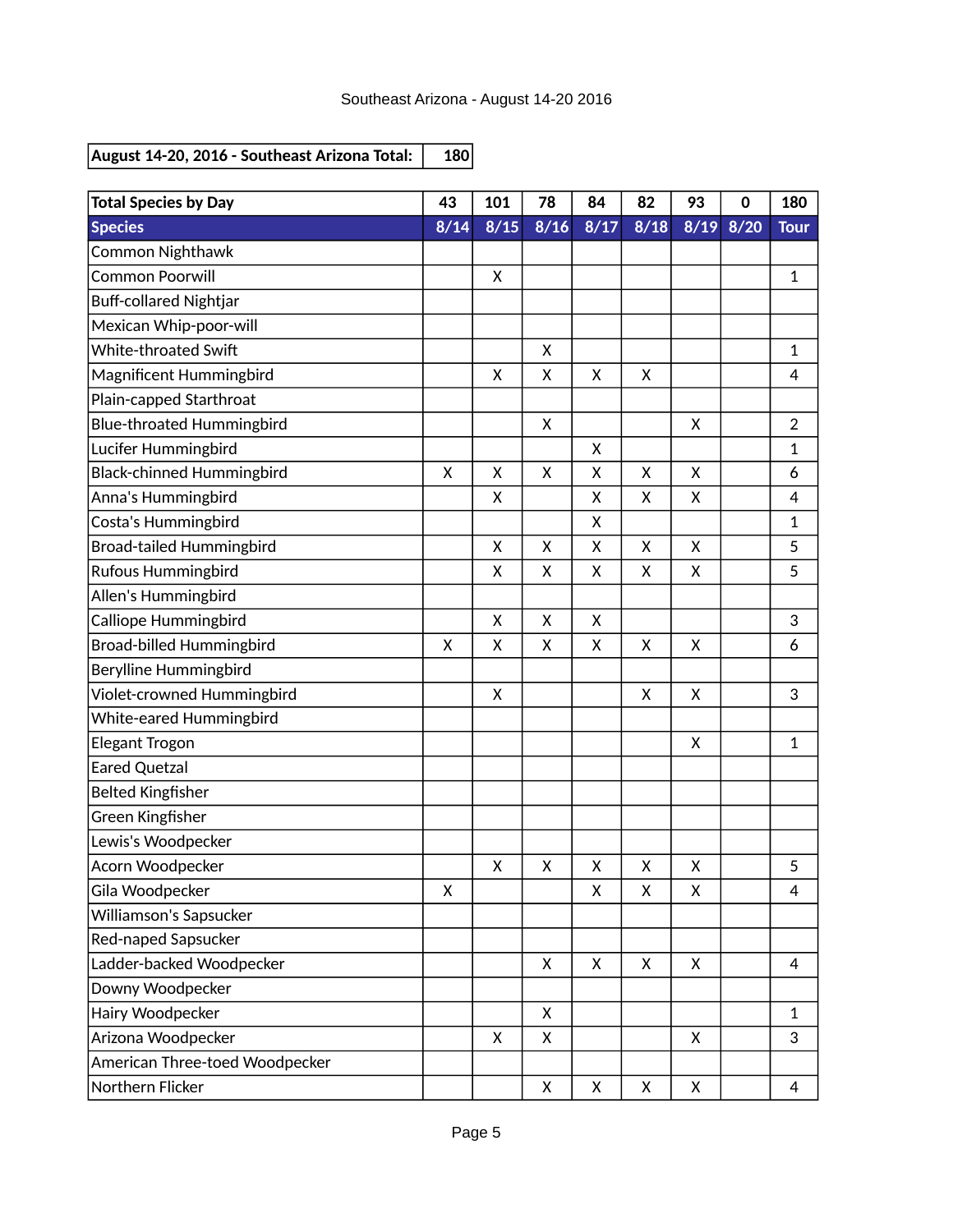| <b>Total Species by Day</b>     | 43           | 101          | 78   | 84           | 82   | 93   | $\bf{0}$ | 180            |
|---------------------------------|--------------|--------------|------|--------------|------|------|----------|----------------|
| <b>Species</b>                  | 8/14         | 8/15         | 8/16 | 8/17         | 8/18 | 8/19 | 8/20     | <b>Tour</b>    |
| <b>Gilded Flicker</b>           | X            |              |      |              |      |      |          | 1              |
| <b>Crested Caracara</b>         |              |              |      |              |      |      |          |                |
| American Kestrel                |              | X            |      | X            | X    | X    |          | 4              |
| Peregrine Falcon                |              |              |      | Χ            |      | X    |          | $\overline{2}$ |
| <b>Prairie Falcon</b>           |              |              |      |              |      |      |          |                |
| Rosy-faced Lovebird             |              |              |      |              |      |      |          |                |
| Northern Beardless-Tyrannulet   |              |              |      |              |      |      |          |                |
| <b>Tufted Flycatcher</b>        |              | X            |      |              |      |      |          | 1              |
| Olive-sided Flycatcher          |              |              | X    |              |      |      |          | 1              |
| <b>Greater Pewee</b>            |              |              | X    |              |      | X    |          | $\overline{2}$ |
| <b>Western Wood-Pewee</b>       | X            | X            | X    | X            | x    | Χ    |          | 6              |
| Willow Flycatcher               |              |              |      |              |      |      |          |                |
| Hammond's Flycatcher            |              |              |      |              | X    |      |          | 1              |
| Gray Flycatcher                 | X            |              |      |              |      |      |          | 1              |
| Dusky Flycatcher                |              |              | X    |              |      |      |          | 1              |
| Pacific-slope Flycatcher        |              |              |      |              | X    | X    |          | $\overline{2}$ |
| Cordilleran Flycatcher          |              | X            |      | Χ            |      |      |          | $\overline{2}$ |
| <b>Buff-breasted Flycatcher</b> |              |              |      | X            |      |      |          | $\mathbf{1}$   |
| <b>Black Phoebe</b>             | X            |              |      |              |      | X    |          | $\overline{2}$ |
| Say's Phoebe                    |              | X            |      |              | X    |      |          | $\overline{2}$ |
| Vermilion Flycatcher            | X            |              |      |              | X    | X    |          | 3              |
| Dusky-capped Flycatcher         |              |              |      |              | X    | Χ    |          | $\overline{2}$ |
| Ash-throated Flycatcher         | $\mathsf{x}$ | X            | X    |              |      | X    |          | $\overline{4}$ |
| Brown-crested Flycatcher        | X            |              |      |              |      |      |          | 1              |
| Sulphur-bellied Flycatcher      |              | X            | X    |              |      | X    |          | 3              |
| <b>Tropical Kingbird</b>        |              |              |      |              |      | X    |          | 1              |
| Cassin's Kingbird               |              | X            |      | X            | Χ    | Χ    |          | 4              |
| Thick-billed Kingbird           |              |              |      |              | X    |      |          | 1              |
| Western Kingbird                | $\mathsf{X}$ | $\mathsf{X}$ | X    | $\mathsf{X}$ | X    | X    |          | 6              |
| Eastern Kingbird                |              |              |      |              |      |      |          |                |
| Scissor-tailed Flycatcher       |              |              |      |              |      |      |          |                |
| Rose-throated Becard            |              |              |      |              |      |      |          |                |
| Loggerhead Shrike               |              | X            | X    | X            | X    |      |          | 4              |
| White-eyed Vireo                |              |              |      |              |      |      |          |                |
| <b>Bell's Vireo</b>             | X            |              | X    |              | X    | X    |          | 4              |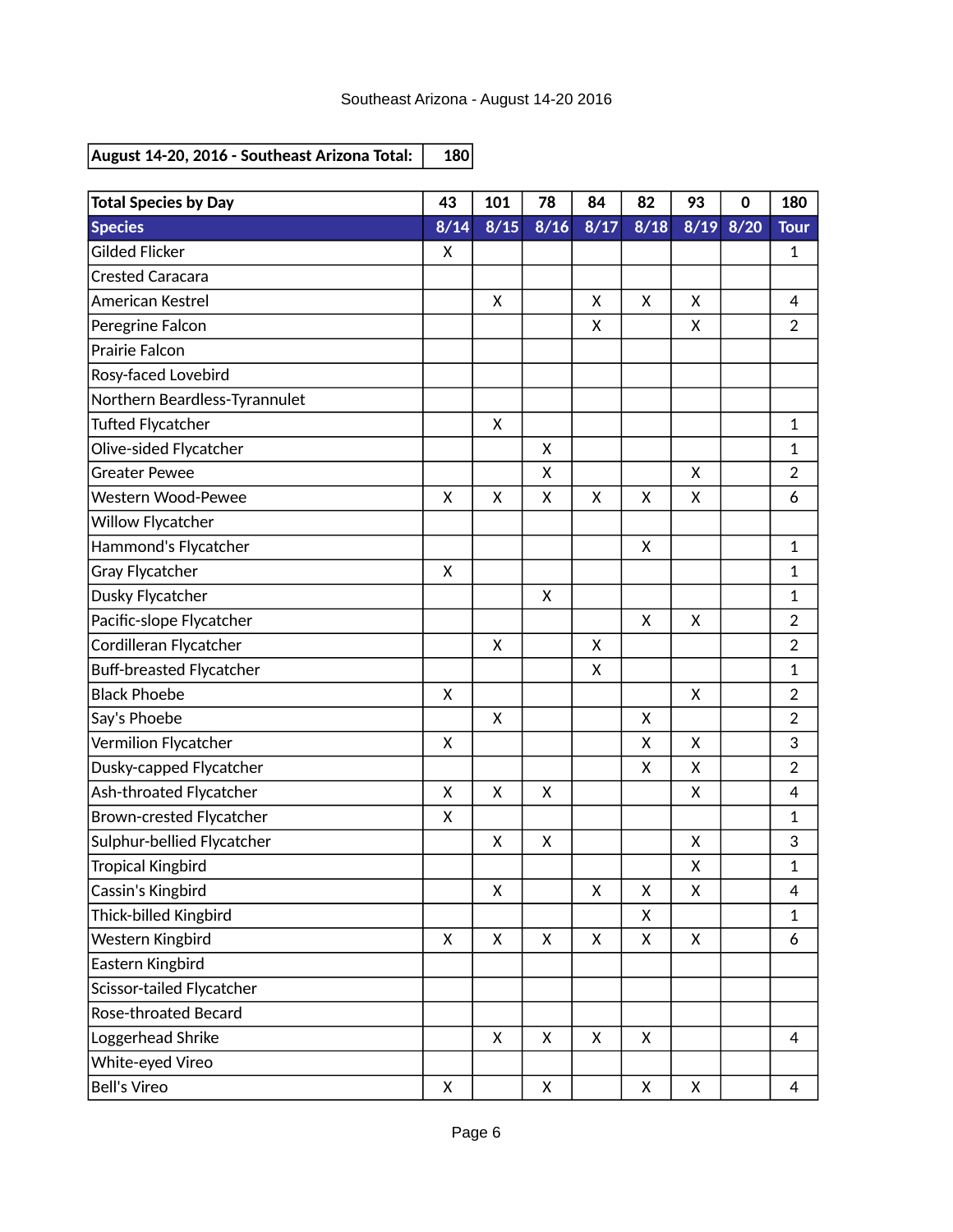| <b>Total Species by Day</b>   | 43   | 101  | 78             | 84   | 82   | 93   | $\mathbf 0$ | 180            |
|-------------------------------|------|------|----------------|------|------|------|-------------|----------------|
| <b>Species</b>                | 8/14 | 8/15 | $\frac{8}{16}$ | 8/17 | 8/18 | 8/19 | 8/20        | <b>Tour</b>    |
| <b>Gray Vireo</b>             |      |      |                |      |      |      |             |                |
| Yellow-throated Vireo         |      |      |                |      |      |      |             |                |
| Plumbeous Vireo               |      | X    | X              |      |      |      |             | $\overline{2}$ |
| Cassin's Vireo                |      |      |                |      |      |      |             |                |
| Hutton's Vireo                |      | X    | X              | X    | X    | X    |             | 5              |
| <b>Warbling Vireo</b>         |      |      |                |      |      |      |             |                |
| Red-eyed Vireo                |      |      |                |      |      |      |             |                |
| Yellow-green Vireo            |      |      |                |      |      |      |             |                |
| Gray Jay                      |      |      |                |      |      |      |             |                |
| Pinyon Jay                    |      |      |                |      |      |      |             |                |
| Steller's Jay                 |      |      | X              |      |      | Χ    |             | $\overline{2}$ |
| Woodhouse's Scrub-Jay         |      |      |                |      |      |      |             |                |
| California Scrub-Jay          |      |      |                |      |      |      |             |                |
| Mexican Jay                   |      | X    | X              | X    |      | X    |             | $\overline{4}$ |
| Clark's Nutcracker            |      |      |                |      |      |      |             |                |
| <b>American Crow</b>          |      | X    |                |      |      |      |             | 1              |
| Chihuahuan Raven              |      | X    |                | Χ    | X    |      |             | 3              |
| <b>Common Raven</b>           | X    | X    | $\mathsf{x}$   | X    |      | X    |             | 5              |
| <b>Horned Lark</b>            |      |      |                |      |      |      |             |                |
| Purple Martin                 |      |      |                |      |      | X    |             | 1              |
| <b>Tree Swallow</b>           |      | X    |                | X    |      |      |             | $\overline{2}$ |
| Violet-green Swallow          |      |      | X              |      |      |      |             | 1              |
| Northern Rough-winged Swallow |      | X    |                |      |      |      |             | 1              |
| <b>Bank Swallow</b>           |      | Χ    |                |      |      |      |             | 1              |
| <b>Cliff Swallow</b>          |      | X    | X              | X    | X    |      |             | 4              |
| <b>Barn Swallow</b>           |      | X    | X              | X    | X    | X    |             | 5              |
| Mountain Chickadee            |      |      |                |      |      |      |             |                |
| Mexican Chickadee             |      |      | X              |      |      |      |             | $\mathbf 1$    |
| <b>Bridled Titmouse</b>       |      | X    | X              | X    | X    | X    |             | 5              |
| Juniper Titmouse              |      |      |                |      |      |      |             |                |
| Verdin                        | X    |      | X              | X    | X    | X    |             | 5              |
| <b>Bushtit</b>                |      | X    |                | X    | X    |      |             | 3              |
| Red-breasted Nuthatch         |      | X    | X              |      |      |      |             | $\overline{2}$ |
| White-breasted Nuthatch       |      | X    |                | X    | X    | X    |             | $\overline{4}$ |
| Pygmy Nuthatch                |      |      | X              | X    |      | X    |             | 3              |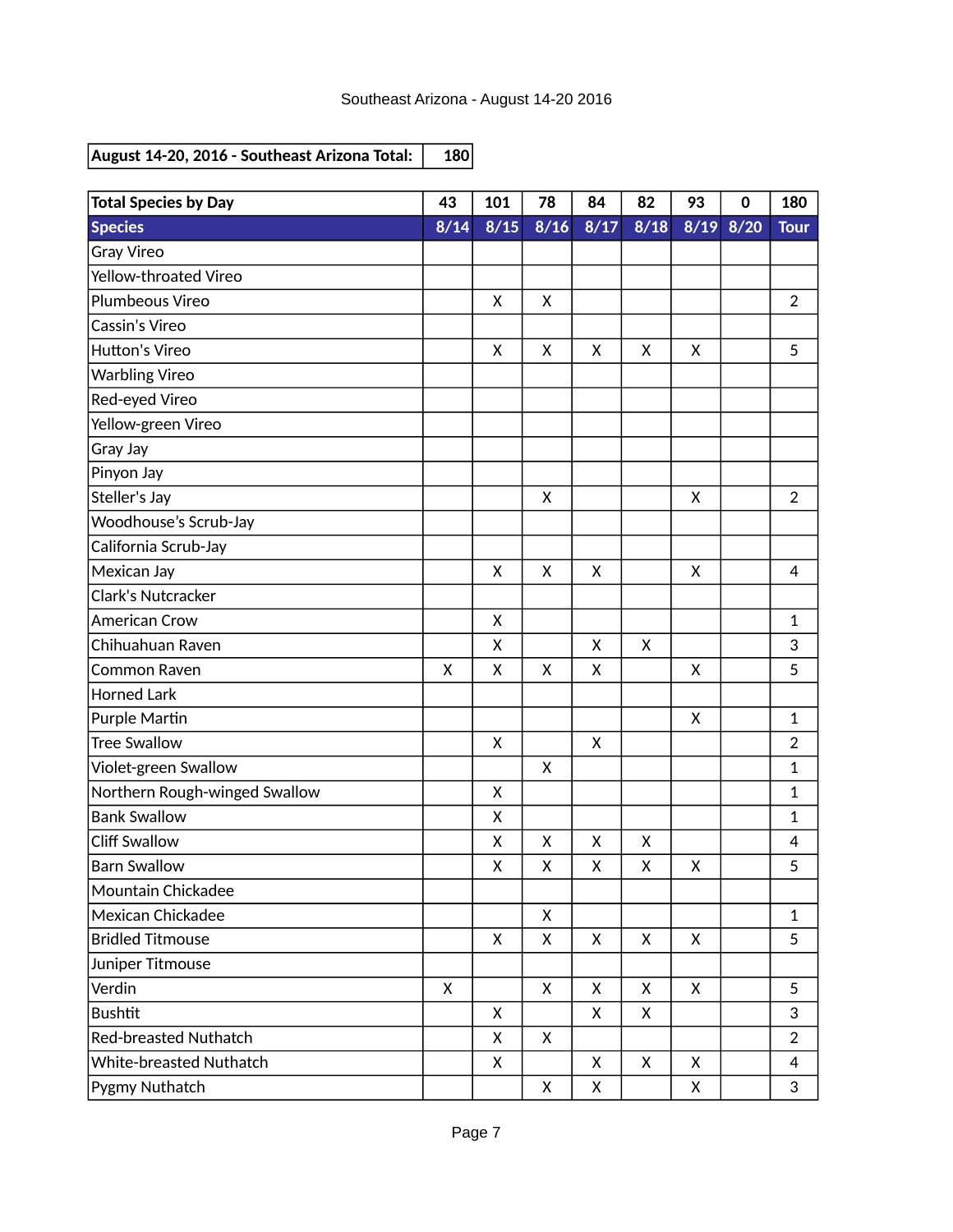| <b>Total Species by Day</b>     | 43   | 101    | 78   | 84   | 82   | 93 | $\mathbf 0$ | 180            |
|---------------------------------|------|--------|------|------|------|----|-------------|----------------|
| <b>Species</b>                  | 8/14 | $8/15$ | 8/16 | 8/17 | 8/18 |    | 8/19 8/20   | <b>Tour</b>    |
| <b>Brown Creeper</b>            |      | X      | X    |      |      | X  |             | 3              |
| <b>Rock Wren</b>                |      |        |      |      |      |    |             |                |
| Canyon Wren                     |      | X      | X    | X    | X    | X  |             | 5              |
| House Wren                      |      | X      | Χ    | X    |      | X  |             | 4              |
| Marsh Wren                      |      |        |      |      |      |    |             |                |
| <b>Bewick's Wren</b>            | X    |        | X    | Χ    | X    | X  |             | 5              |
| Cactus Wren                     | X    |        | X    | X    |      | X  |             | $\overline{4}$ |
| Sinaloa Wren                    |      |        |      |      |      |    |             |                |
| <b>Blue-gray Gnatcatcher</b>    | X    |        | X    |      | X    | X  |             | $\overline{4}$ |
| <b>Black-tailed Gnatcatcher</b> | X    |        |      |      | X    |    |             | $\overline{2}$ |
| <b>Black-capped Gnatcatcher</b> |      |        |      |      | X    | X  |             | $\overline{2}$ |
| American Dipper                 |      |        |      |      |      |    |             |                |
| Golden-crowned Kinglet          |      |        |      |      |      |    |             |                |
| Ruby-crowned Kinglet            |      |        |      |      |      |    |             |                |
| <b>Eastern Bluebird</b>         |      |        |      |      |      |    |             |                |
| Western Bluebird                |      | X      |      |      |      | X  |             | $\overline{2}$ |
| Mountain Bluebird               |      |        |      |      |      |    |             |                |
| <b>Townsend's Solitaire</b>     |      |        |      |      |      |    |             |                |
| Swainson's Thrush               |      |        |      |      |      |    |             |                |
| <b>Hermit Thrush</b>            |      |        |      |      |      | X  |             | $\mathbf{1}$   |
| American Robin                  |      |        | X    |      |      | Χ  |             | $\overline{2}$ |
| <b>Aztec Thrush</b>             |      |        |      |      |      |    |             |                |
| Gray Catbird                    |      |        |      |      |      |    |             |                |
| <b>Curve-billed Thrasher</b>    | X    | X      | X    | X    | X    | X  |             | 6              |
| <b>Bendire's Thrasher</b>       |      |        |      | Χ    |      |    |             | 1              |
| Le Conte's Thrasher             |      |        |      |      |      |    |             |                |
| Crissal Thrasher                |      |        |      | Χ    |      |    |             | 1              |
| Sage Thrasher                   |      |        |      |      |      |    |             |                |
| Northern Mockingbird            | X    | X      |      | X    | X    | X  |             | 5              |
| <b>European Starling</b>        | X    | X      |      |      |      | X  |             | 3              |
| American Pipit                  |      |        |      |      |      |    |             |                |
| <b>Cedar Waxwing</b>            |      |        |      |      |      |    |             |                |
| Phainopepla                     |      |        |      |      | X    |    |             | $\mathbf{1}$   |
| Olive Warbler                   |      | X      | X    |      |      | X  |             | 3              |
| Worm-eating Warbler             |      |        |      |      |      |    |             |                |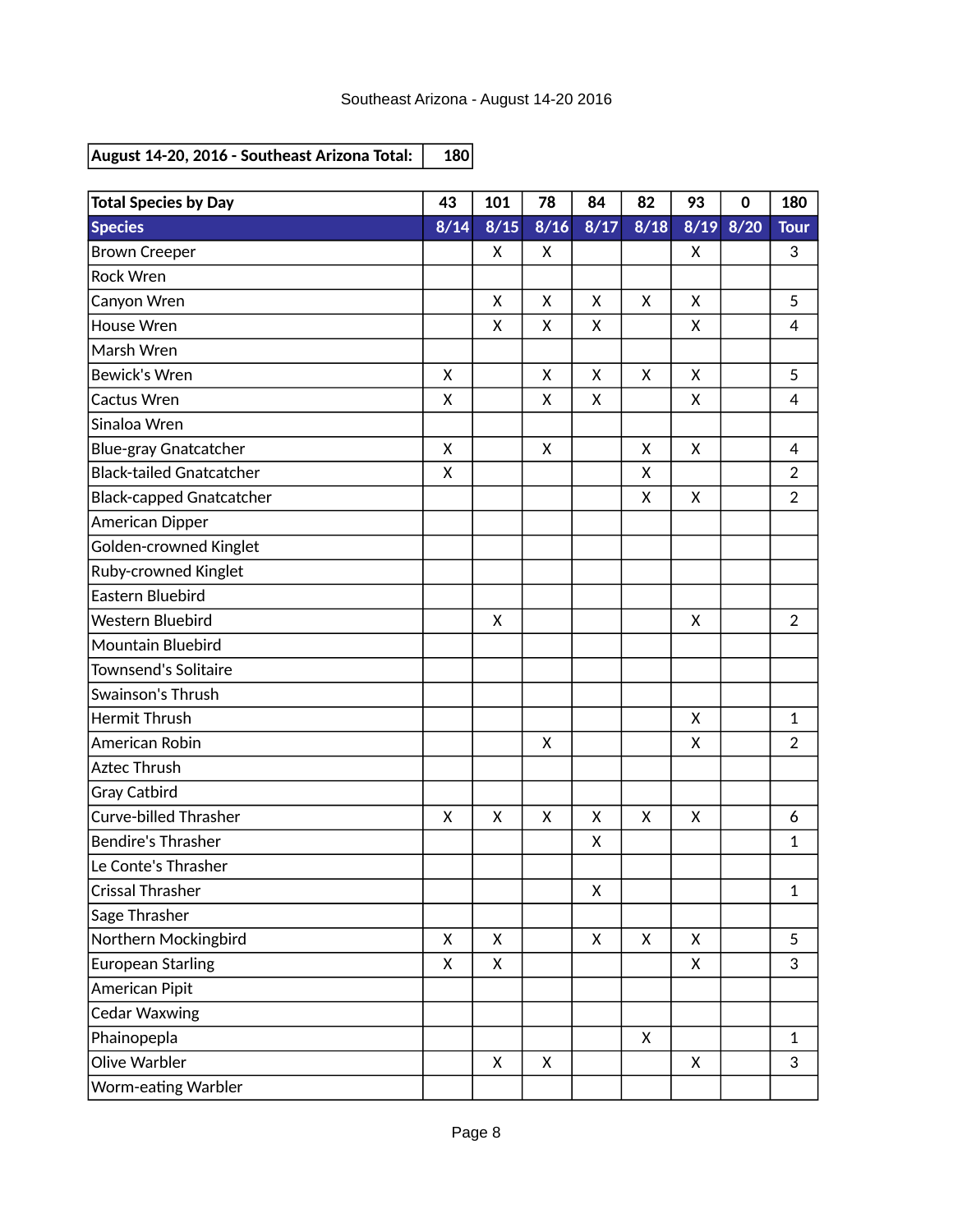| <b>Total Species by Day</b>        | 43           | 101          | 78   | 84   | 82                | 93   | $\mathbf 0$ | 180            |
|------------------------------------|--------------|--------------|------|------|-------------------|------|-------------|----------------|
| <b>Species</b>                     | 8/14         | $8/15$       | 8/16 | 8/17 | $\overline{8}/18$ | 8/19 | 8/20        | <b>Tour</b>    |
| Louisiana Waterthrush              |              |              |      |      |                   |      |             |                |
| Northern Waterthrush               |              |              |      |      |                   |      |             |                |
| <b>Black-and-white Warbler</b>     |              |              |      |      |                   |      |             |                |
| Prothonotary Warbler               |              |              |      |      |                   |      |             |                |
| <b>Crescent-chested Warbler</b>    |              |              |      |      |                   |      |             |                |
| Orange-crowned Warbler             | X            |              | X    |      |                   | X    |             | 3              |
| Lucy's Warbler                     |              |              |      |      | X                 |      |             | $\mathbf{1}$   |
| Nashville Warbler                  |              |              |      |      |                   |      |             |                |
| Virginia's Warbler                 |              |              |      | Χ    |                   | X    |             | $\overline{2}$ |
| MacGillivray's Warbler             |              |              |      |      | X                 |      |             | $\mathbf{1}$   |
| <b>Common Yellowthroat</b>         |              |              |      |      | x                 | X    |             | $\overline{2}$ |
| <b>Hooded Warbler</b>              |              |              |      |      |                   |      |             |                |
| American Redstart                  |              |              |      |      |                   |      |             |                |
| Northern Parula                    |              |              |      |      |                   |      |             |                |
| <b>Yellow Warbler</b>              |              |              | X    |      | X                 | X    |             | 3              |
| Yellow-rumped Warbler              |              |              |      |      |                   |      |             |                |
| Grace's Warbler                    |              | X            | X    |      |                   |      |             | $\overline{2}$ |
| <b>Black-throated Gray Warbler</b> |              |              | X    | X    |                   |      |             | $\overline{2}$ |
| <b>Townsend's Warbler</b>          |              |              | X    |      |                   | Χ    |             | $\overline{2}$ |
| Hermit Warbler                     |              | X            | X    |      |                   | X    |             | 3              |
| Rufous-capped Warbler              |              |              |      |      |                   |      |             |                |
| <b>Wilson's Warbler</b>            |              | X            |      | X    | X                 | X    |             | 4              |
| <b>Red-faced Warbler</b>           |              | X            |      |      |                   | X    |             | $\overline{2}$ |
| <b>Painted Redstart</b>            |              | X            | X    | X    |                   | X    |             | 4              |
| Yellow-breasted Chat               |              |              |      |      | X                 | X    |             | $\overline{2}$ |
| <b>Green-tailed Towhee</b>         |              |              |      |      |                   |      |             |                |
| Spotted Towhee                     |              | X            | Χ    | X    | Χ                 | Χ    |             | 5              |
| Rufous-crowned Sparrow             |              |              | X    |      | Χ                 |      |             | $\overline{2}$ |
| Canyon Towhee                      | $\mathsf{X}$ | $\mathsf{X}$ | X    | X    | X                 | X    |             | 6              |
| Abert's Towhee                     |              |              |      |      | X                 | X    |             | $\overline{2}$ |
| Rufous-winged Sparrow              | $\mathsf{X}$ |              |      |      |                   | Χ    |             | $\overline{2}$ |
| Botteri's Sparrow                  |              | X            |      | X    |                   |      |             | $\overline{2}$ |
| Cassin's Sparrow                   |              | X            |      | X    |                   |      |             | $\overline{2}$ |
| <b>Chipping Sparrow</b>            |              | X            | X    | Χ    | X                 |      |             | $\overline{4}$ |
| Clay-colored Sparrow               |              |              |      |      |                   |      |             |                |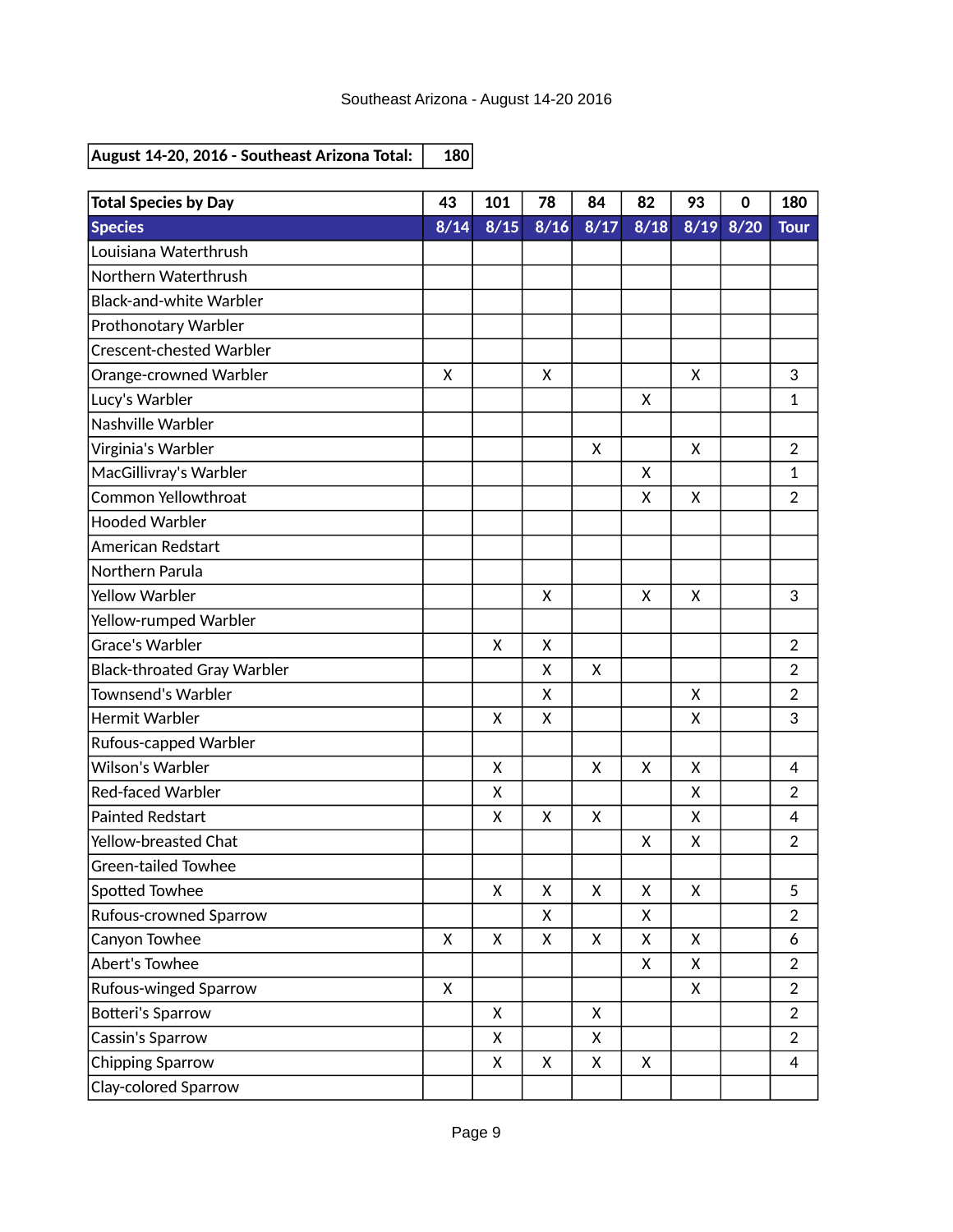| <b>Total Species by Day</b>   | 43           | 101  | 78   | 84   | 82   | 93   | $\mathbf 0$ | 180            |
|-------------------------------|--------------|------|------|------|------|------|-------------|----------------|
| <b>Species</b>                | 8/14         | 8/15 | 8/16 | 8/17 | 8/18 | 8/19 | 8/20        | <b>Tour</b>    |
| <b>Brewer's Sparrow</b>       |              |      |      |      |      |      |             |                |
| <b>Black-chinned Sparrow</b>  |              |      |      |      |      |      |             |                |
| Vesper Sparrow                |              |      |      |      |      |      |             |                |
| Lark Sparrow                  | $\mathsf{x}$ | X    | X    | X    | X    | X    |             | 6              |
| <b>Five-striped Sparrow</b>   |              |      |      |      | X    |      |             | 1              |
| <b>Black-throated Sparrow</b> |              |      | X    | X    |      |      |             | $\overline{2}$ |
| Sagebrush Sparrow             |              |      |      |      |      |      |             |                |
| Lark Bunting                  |              | X    |      | X    |      |      |             | $\overline{2}$ |
| Savannah Sparrow              |              |      |      |      |      |      |             |                |
| Grasshopper Sparrow           |              | X    |      |      | X    |      |             | $\overline{2}$ |
| Song Sparrow                  | X            |      |      |      | Χ    |      |             | $\overline{2}$ |
| Dark-eyed Junco               |              |      |      |      |      |      |             |                |
| Yellow-eyed Junco             |              |      | X    |      |      | X    |             | $\overline{2}$ |
| Hepatic Tanager               |              | X    |      | X    |      |      |             | $\overline{2}$ |
| Summer Tanager                |              | X    |      |      | X    | X    |             | 3              |
| Western Tanager               |              | X    |      | X    | X    | X    |             | 4              |
| Flame-colored Tanager         |              |      |      |      |      |      |             |                |
| Northern Cardinal             | X            |      | X    | X    | X    | X    |             | 5              |
| Pyrrhuloxia                   |              |      |      | X    | X    |      |             | $\overline{2}$ |
| Rose-breasted Grosbeak        |              |      |      |      |      |      |             |                |
| <b>Black-headed Grosbeak</b>  | X            | X    | X    | X    | X    | X    |             | 6              |
| <b>Blue Grosbeak</b>          | X            | X    | X    | X    | Χ    | Χ    |             | 6              |
| Lazuli Bunting                | X            | X    |      | X    | X    | X    |             | 5              |
| Indigo Bunting                |              |      |      |      |      |      |             |                |
| Varied Bunting                |              |      |      |      | X    | X    |             | $\overline{2}$ |
| <b>Painted Bunting</b>        |              |      |      |      |      |      |             |                |
| <b>Dickcissel</b>             |              |      |      |      |      |      |             |                |
| <b>Bobolink</b>               |              |      |      |      |      |      |             |                |
| Red-winged Blackbird          |              |      |      |      |      |      |             |                |
| Eastern Meadowlark            |              | X    |      | X    |      |      |             | $\overline{2}$ |
| <b>Western Meadowlark</b>     |              |      |      |      |      |      |             |                |
| Yellow-headed Blackbird       |              |      |      |      |      |      |             |                |
| <b>Brewer's Blackbird</b>     |              |      |      |      |      |      |             |                |
| Great-tailed Grackle          | X            | X    |      | X    | X    | X    |             | 5              |
| <b>Bronzed Cowbird</b>        |              |      |      |      |      |      |             |                |